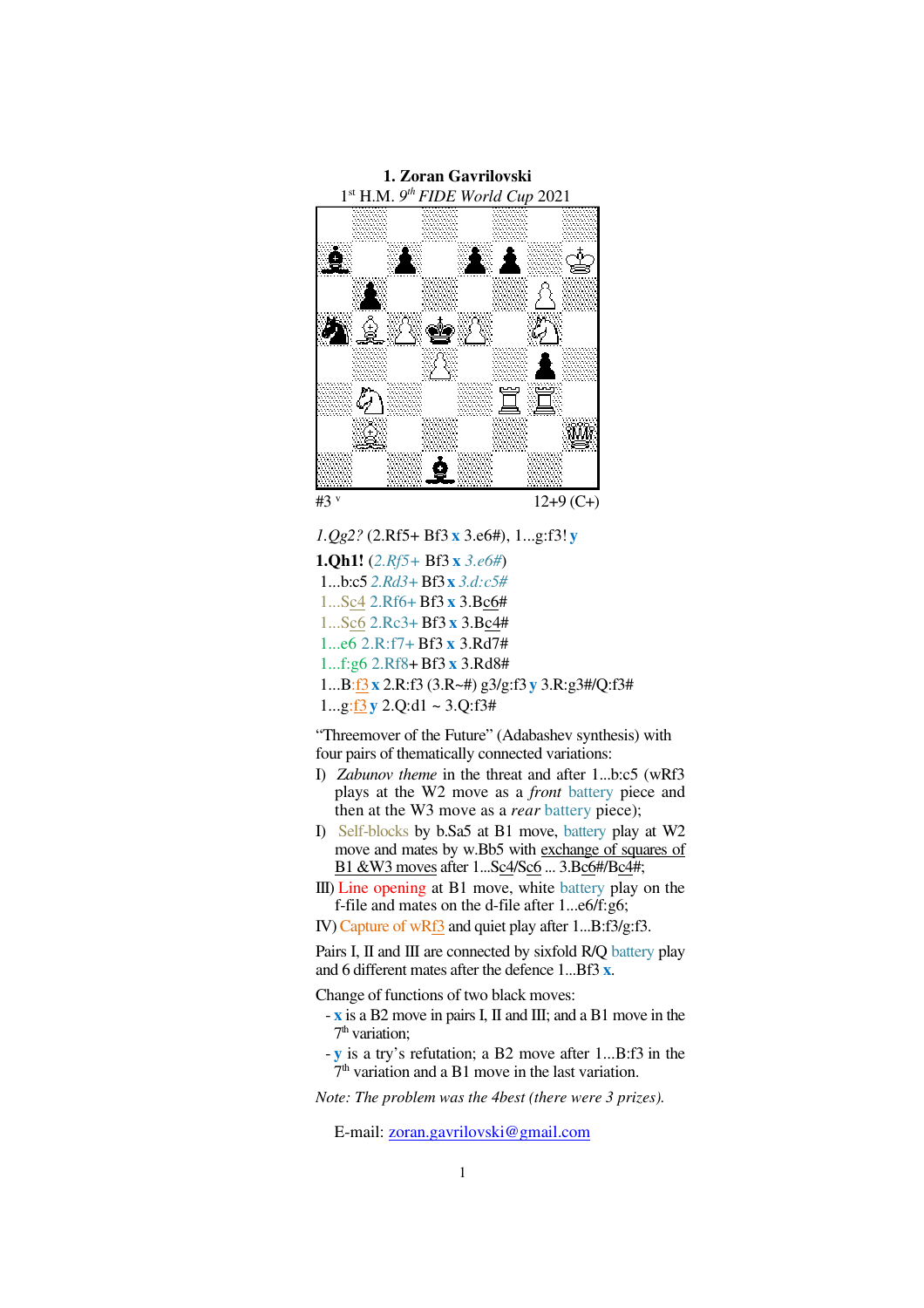*Die Schwalbe* 2021 (18700, heft 311, Oct. 2021) ధ 芥 Ø #3 v v 12+11 (C+)

**2. Zoran Gavrilovski** 

*1.c6?***A** (2.Bc5#**C**), 1...S:e4! **x**

*1.e7?***B** (2.Se6#**D**), 1...Q:e4! **y**

**1.Qb3!** (2.Bc3+ B:c3 3.Q:c3#)

 1...Q:e4**y** 2.c6**A** (3.Bc5#**C**) Q:e6+/Q:d5 3.S:e6#**D**/Q:d3#**E** 1...S:e4 **x** 2.e7**B** (3.Se6# **D**) S:c5/S:d2 3.B:c5# **C**/Q:d3#**E**

A rich combination of apphabetic pattern, logic and strategy:

- I) Banny theme with pseudo le Grand:
	- 1.**A**? **x**!; 1.**B**? **y**!,
	- 1.Sol!, 1...**y** 2.**A** (3.**C**#) m 3.**D**#, 1...**x** 2.**B** (3.**D**#) n 3.**C**#.
- II) Brunner-Dresden after mutual self-obstruction of two black pieces (bQ/bS & bS/bQ):
	- The move 1...Q:e4 obstructs e4 and thus disables a move by bS on this square [2...Se4??] which has defeated the first main plan (*1.c6?* S:e4!), but in turn the bQ defends against the main plan 2.c6 with two substitutes defences which are unsuccessful: 2...Q:e6+/Q:d5 3.S:e6#/Q:d3#;
	- The move 1...S:e4 obstructs e4 and thus disables a move by bQ on this square [2...Qe4??] which has defeated the second main plan [*1.e7?* Q:e4!], but in turn the bS defends against the main plan 2.e7 with two substitutes defences which are unsuccessful: 2...S:c5/S:d2 3.B:c5#/Q:d3#.
- III) Thematic threats of the main plans on squares c5 and e6 that have been vacated by the wPs (white Follow-my-Leader), black sacrifices on these squares at B2 moves, and annihilation of wPe4 resulting in a transferred mate: -1...Q:e4 2.c5-c6(3.Bc5#) Q:e6+/Qe4-:d5 3.S:e6#/Q:d3**E**#; -1...S:e4 2.e6-e7 (3.Se6#) S:c5/Se4-:d2 3.B:c5#/Q:d3**E**#.

*Note: bPg5 prevents a dual defence after 1...S:e4 2.e7 [Sg5??].*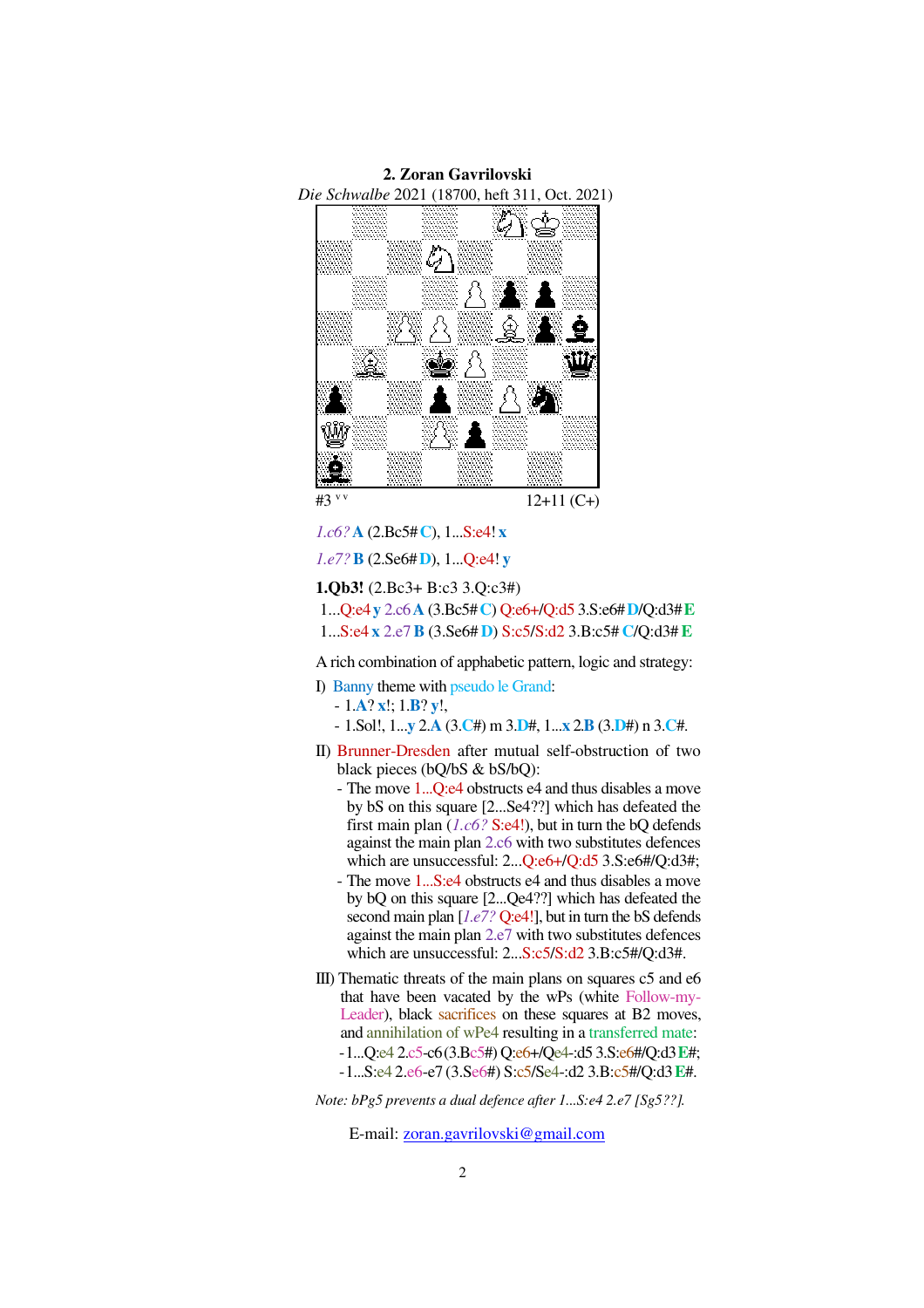## **3. Zoran Gavrilovski**

1 st Pl. *"The Macedonian Problemist" League* 2021 (supplement to *The Macedonian Problemist*  issue 66, September–December 2021)



*1.Ree7?* (2.K:e3# **B**, 2.K:f4# **D**), 1...c3!

**1.Rfe7!** (2.R4e5+ **A** B:e5 3.K:e3# **B**)

1...Qc7 2.K:e3 **B** (3.Re4~#) Bd4+ 3.R:d4# **C**

2...Qe5/Qf4+ 3.R4:e5# **A**/R:f4#

1...Qb3 2.Rd4+ **C** c:d4,B:d4 3.Kf4# **D**

1...g:f6 2.Kf4 **D** (3.Re4~#) Be5+ 3.R4:e5#**A**

1...Qb8 2.S:e3+ Kd6 3.B:b8#

A "Theme of the Future" #3 (Adabashev synthesis) with:

- Sacrifices by wRe4 at the W2 moves, and wK battery play at the W3 moves in the threat and after 1...Qb3; and
- quiet play by the wK at the W2 moves, checks to the wK at the B2 moves and capture of bBb2 with double check battery mates at the W3 moves after 1...Qc7 and 1...g:f6.

The threat and thematic variations are connected by:

- cycle of W2 and W3 moves **A**-**B**/**B**-**C**/**C**-**D**/**D**-**A**;

- 4 battery mates (**B**, **C**, **D**, **A**)

The threat and the variation 1...Qc7 show exchange of white moves **A**-**B**/**B**-**A**.

*"Play by a two-stage K-R battery with a white moves' cycle A-B/B-C/C-D/D-A creates a beautiful tactical complex. A top problem!"* (Judge Oleg Efrosinin)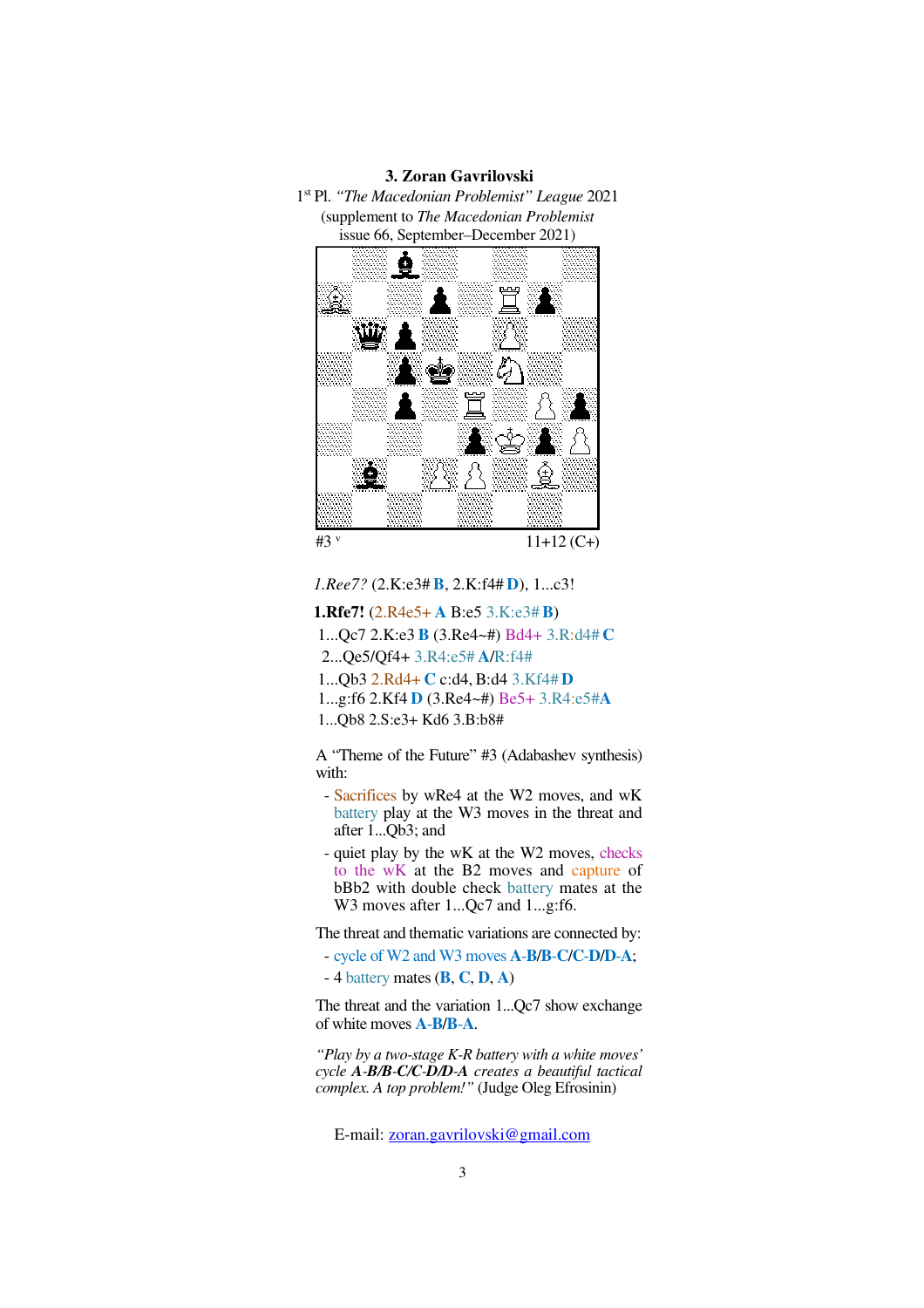## **4. Zoran Gavrilovski**





#3 \* v v

## 1...R:b5 **x** 2.Qb3+ R:b3/Qc4 3.Sc7# **A**/Q:c4# 1...Q:b5 **y** 2.Qd3+ Q:d3 3.Sc7# **A**

*1.Sb3?* **B** (2.Sc7# **A**), 1...R:e4! **z**  1...R:b3 2.Q:b3+ Qc4 3.Q:c4#

*1.Sd3?* **C** (2.Sc7# **A**), 1...R:e4! **z**

**1.Qg6!** (2.Sc7+ **A** K:c5 3.Q:c6#)

 1...R:b5 **x** 2.Sb3 **B** (3.Sc7# **A**) R:e4 **z** 3.Q:e4# 1...Q:b5 **y** 2.Sd3 **C** (3.Sc7# **A**) R:e4 **z** 3.Q:e4# 1...Bc6~ 2.Sc7+ K:c5 3.Qd6#

Changed continuations on the same squares (b3 and  $\overline{d3}$ ) after defences on the same square (b5)

Change of effects, with annihilation of wPb5 in the set play and masked self-pin in the solution.

Change of functions of moves:

- Sc7 **A** is a set and actual mate, and a 2nd move in the tries' threat and the solution's threat;
- Sb3**B** & Sd3**C** are white 1st moves in the logical tries and white 2nd moves in the solution; and
- R:e4 **z** refutes the tries and appears as a black 2<sup>nd</sup> move in the solution.

*"White plays different units on the same square. This must score highly for originality – make a note of it."*  (James Quah, "Selected problems", *The Problemist*, Vol 27 No. 12, November 2020, page 493).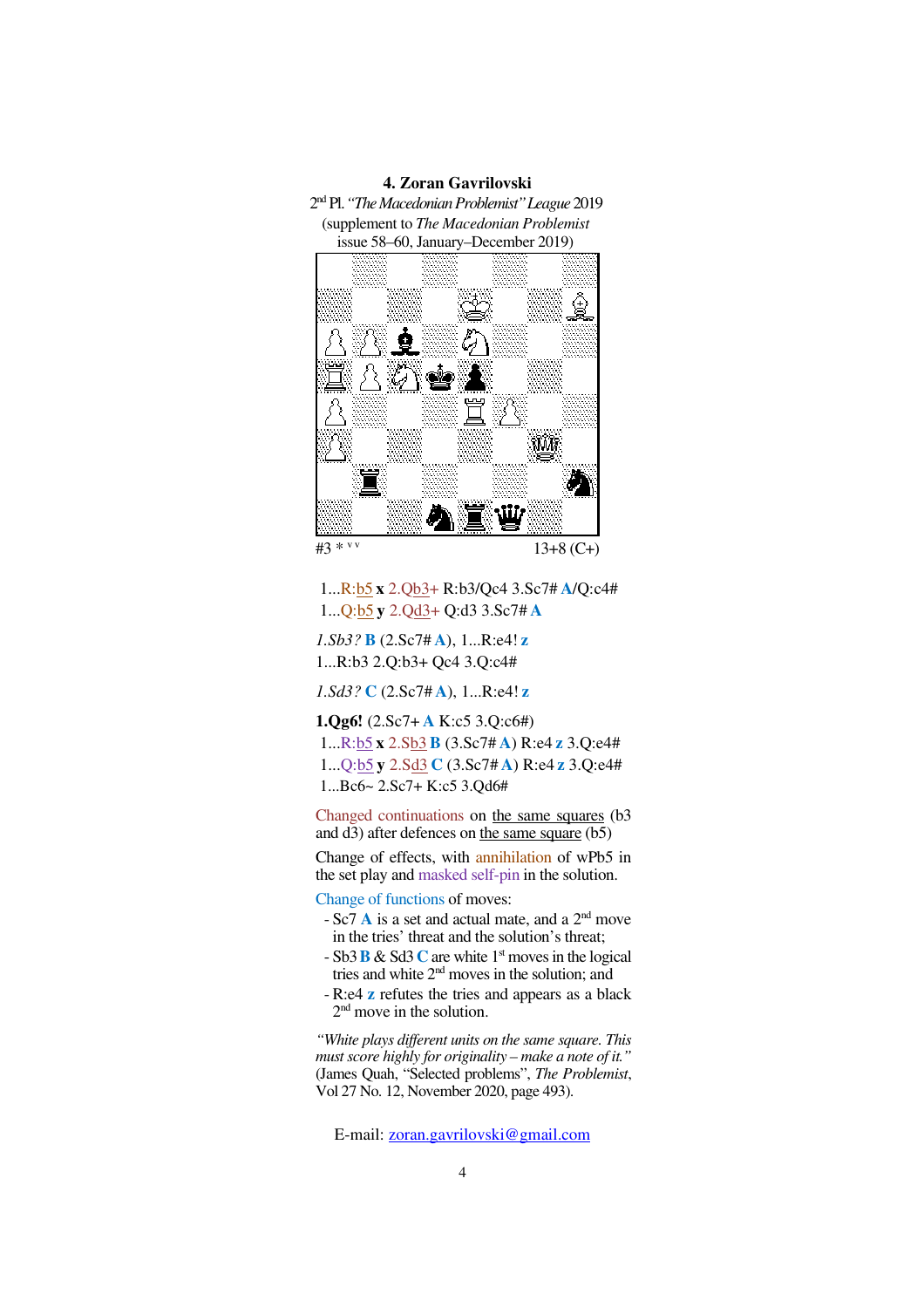

*1.R:e5?* **A** (2.R:c5#), 1...c:d6! **x** 1...f4 2.Qg7 (3.Qd7#) Sb6/Qf7(Qh7)/B:g7(Be7) 3.Q:c7#/R:c5#/Sg(:)e7#

*1.Qd2?***B** (2.Qd5#), 1...Rd1!

*1.Qg7?* **C** (2.Qd7#), 1...Qe8! 1...Qf7 2.Q:f7 (3.Qd7#/Qe8#) Sb6 3.Q:c7# 1...Qh7 2.Q:h7 (3.Qd7#) Sb6/Bg7(Be7) 3.Q:c7#/Sg(:)e7#

**1.f4!** (2.R:e5**+ A** Rf3 **y**/Qf3 **z** 3.R:c5#/R:c5#) 1...c:d6**x** 2.Rd4+ Rf3 **y**/Qf3 **z**/d5 3.R:d6#/R:d6#/Q:d5# 1...Rf3 **y** 2.Qd2 **B** (3.Qd5#) Sb6 **n** 3.Sa7# 1...Qf3 **z** 2.Qg7 **C** (3.Qd7#) Sb6 **n** 3.Q:c7# 2...Bg7(B:e7) 3.Sg(:)e7#

Two pairs of thematically conected variations with:

- I) strategic play (checks and mates by the front battery piece Re4 in the threat and after 1...c:d6);
- II) logical play (the main plans **B** and **C** become possible in the solution after decoy of the black line pieces to f3, and there is a changed play after 2...**n**).

The two pairs of variations are connected by means of *Babushka* theme – time shifted change of white play after the defences **y** and **z**.

Change of functions of three white moves (**A**, **B**, **C**) and three black moves (**x**,**y**,**z**).